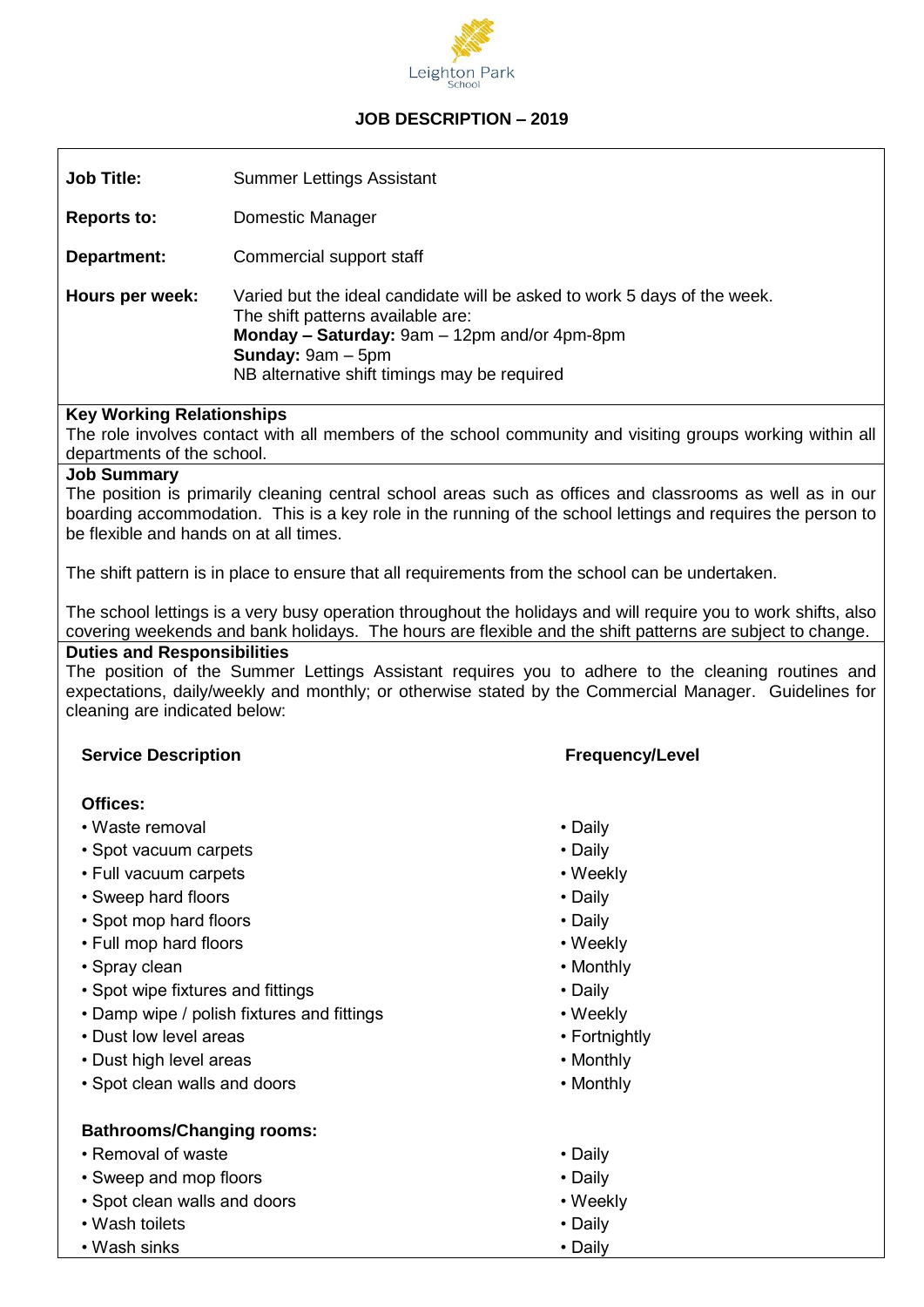- Wash showers **Wash showers Daily**
- Damp wipe mirrors Daily
- Damp wipe dispensers Daily
- Check and replenish consumables Check and replenish consumables
- Mirrors Daily
- Windows Weekly

## **Corridors:**

- Sweep/vacuum **Daily**
- Mirrors Daily
- Glass Daily
- Spot clean walls/doors/carpets Weekly
- Dust low/high level areas Neekly
- Complete clean walls/doors and carpets Monthly

# **Classrooms:**

- Removal of waste Daily
- Sweep **Sweep Sweep Sweep Sweep Sweep Daily**
- Full mop Daily
- Full vacuum **Daily**
- Dust High/low level areas Weekly
- Spot clean walls and doors Weekly
- Clean walls/skirting/doors The example of the example of the example of the example of the example of the example of the example of the example of the example of the example of the example of the example of the example

# **Bedsits:**

- Waste removal Daily
- Vacuum carpets Daily
- Wet wipe and polish desks Weekly
- Windows Windows Weekly Weekly Weekly Weekly Weekly Weekly Weekly Weekly Weekly Weekly  $\mathcal{P}$
- Tidy/make bed within reason Daily
- Wipe doors and door handles Daily
- Low level dusting example to the contract of the Daily
- Wipe doors and door handles Daily
- Mirrors Daily
- Walls/skirting/radiators spot clean Weekly
- Spot clean carpets Weekly
- High dusting  **Fortnightly**
- Walls/skirting/radiators complete clean Monthly

# **Sports Halls / Gyms:**

- Removal of waste Daily
- 
- Fully vacuum or sweep hard floors The value of the Daily
- Spray clean hard floors Daily
- Spot wipe fixtures and fittings (apparatus, mats, equipment) Daily
- Damp wipe fixtures and fittings (apparatus and equipment) Weekly

## **Kitchens:**

• Remove all waste **• All and Southern Figure 1**  $\bullet$  Daily

- 
- 
- 
- 
- 
- 
- 
- 
- 
- 
- 
- 
- 
- 
- 
- 
- 
- 
- 
- 
- 
- 
- 
- 
- 
- 
- 
- 
- 
- 
- 
- 
- 
- Special floor coverings Manufacturers instructions
	-
	-
	-
	- -
- 
- 
-